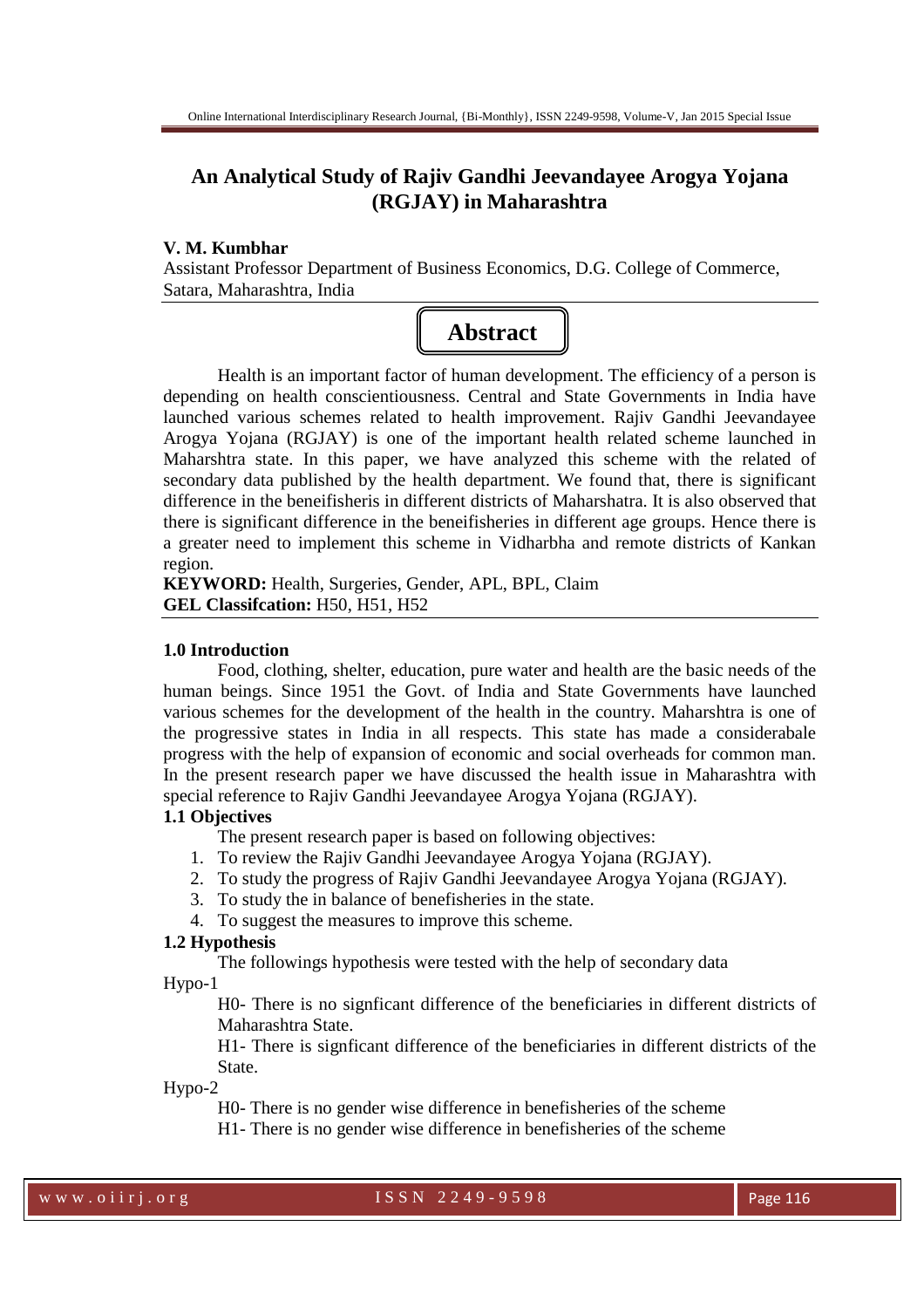Hypo-3

H0- There is no age group wise difference in benefisheries of the scheme

H1- There is no age group wise difference in benefisheries of the scheme

# **1.3 Data and Methods of Analysis**

 The present research paper is mostly based on secondary data sources. We focused the performance of RGJAY scheme in respect of surgeries done and claim paid to the benfisheries. Data was collected from the health services at a glance, Govt of Maharshtra and other required information was collected from the different websites and research papers and reports published. All collected data was analazied with the healp of SPSS 20. For the data analysis. We have used percentage and other discriptive tolls and **t** test, ANOVA has been used for hypothesis testing.

#### **1.4 Rajiv Gandhi Jeevandayee Arogya Yojana (RGJAY)**

 The Govt. of Maharshtra has announced the Jeevandayee Arogya Yojana in the Maharashtra State from 11th October 1997 to provide financial help to economically weaker sections of the Society and the people below poverty line, for providing Super Specialty Services for treatment of serious diseases of heart, kidney, brain, cancer and Spinal cord. Later on this scheme was convertred in to Rajiv Gandhi Jeevandayee Arogya Yojana (RGJAY) since July 2012. This scheme is basically launched for free quality critical care for low income group families in the state.

#### **1.4.1 Objectives of the RGJAY:**

- 1. To improve access of quality medical care to BPL & APL families.
- 2. To provide identified speciality services requiring hospitalization for surgeries.
- 3. To provide consultation through an identified Network of health care providers.
- 4. To free health insurance up to Rs1.5 lakh to the banishers.
- 5. To provide health facilities up to the coverage of Rs. 1.5 Lakh per family.
- 6. To provide health services to the yellow and orange Ration-card holders whose income is up to Rs. 1 Lakh per year

#### **1.4.2 Scope of the RGJAY**

 This scheme provides health facilities around 971 surgeries /procedures along with 121 OPDs. The health services are provided under 30 identified specialized categories i.e. General Surgery, ENT Surgery, Ophthalmology Surgery, Gynaecology And Obstetrics Surgery, Orthopedic Surgery And Procedures, Surgical Gastro Enterology, Cardiac And Cardiothoracic Surgery, Pediatric Surgery, Genitourinary System, Neurosurgery, Surgical Oncology, Medical Oncology, Radiation Oncology, Plastic Surgery, Burns, Poly Trauma, Prostheses, Critical Care,

General Medicine, Infectious Diseases, Pediatrics Medical Management, Cardiology, Nephrology, Neurology, Pulmonology, Dermatology, Rheumatology, Endocrinology, Gastroenterology, Interventional Radiology. The RGJAY shcme was implimented for beneficiary families of all the 35 districts of Maharashtra.

#### **1.5 Progress of the RGJAY**

# **1.5.1 Disrtict Wise Benifisheris of RGJAY**

Table 1 shows that the progress of RGJAY in Maharshtra since July 2012. Up to Sept. 2014, eight districts in the state have benefited mostly, they are Amravati, Dhule, Mumbai, Naded, Nashik, Raighad, Solapur and Thane. On the contrary six districts have not benefited so much, these are of Bhandara, Chandrapur, Gadchiroli, Gondia,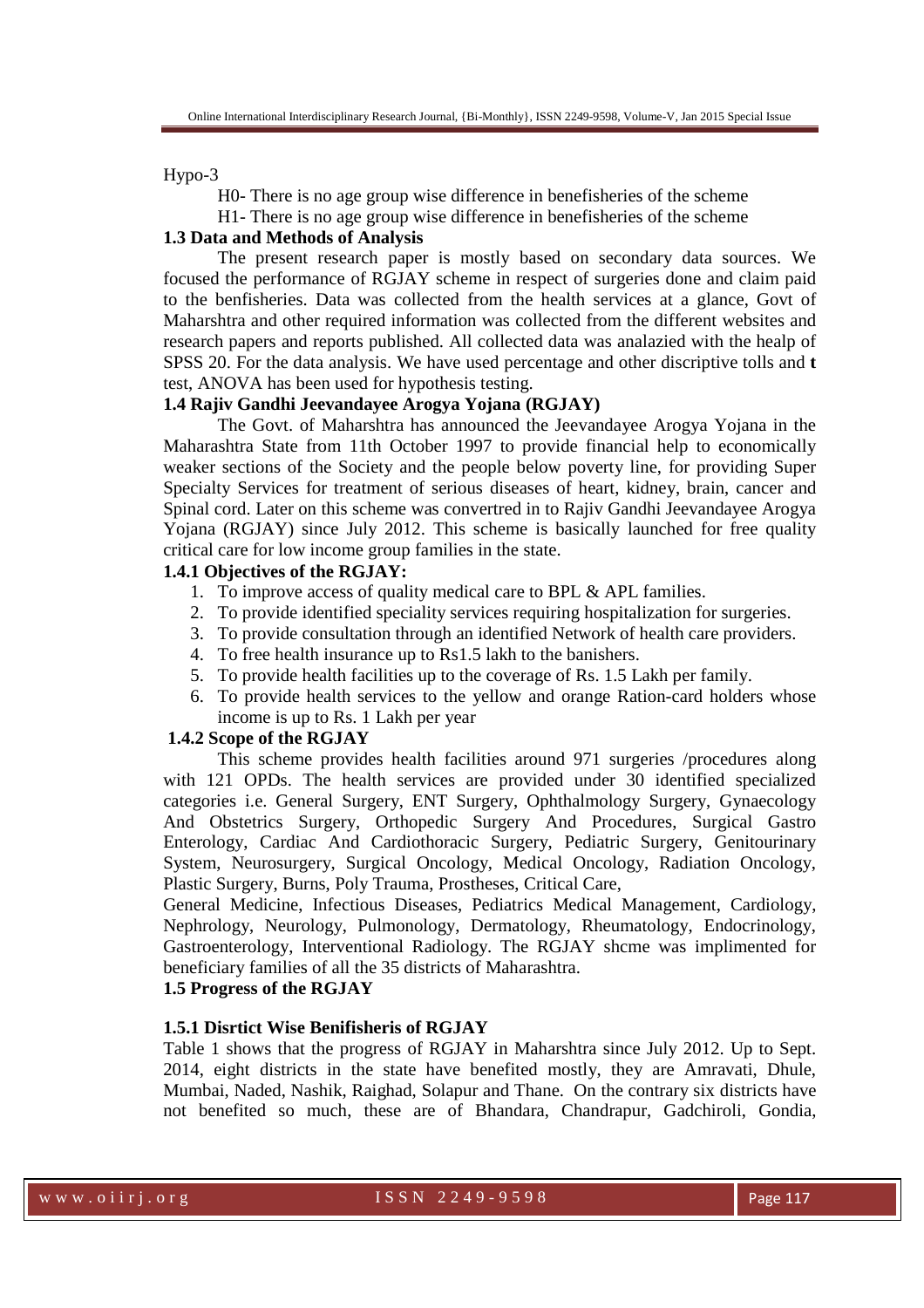| Table 1: Distract wise Scheme(July 2012 to Sept 2014) |                |                    |             |                  |  |
|-------------------------------------------------------|----------------|--------------------|-------------|------------------|--|
| <b>Surgery Done</b><br><b>Claim Paid</b>              |                |                    |             |                  |  |
| <b>District</b>                                       | <b>Numbers</b> | <b>Amount (Rs)</b> | Numbers(Rs) | <b>Amount</b>    |  |
| Ahmadnagar                                            | 12959          | 34,25,38,662       | 10275       | 25,66,97,916     |  |
| Akola                                                 | 3277           | 7,37,18,779        | 2488        | 5,20,95,086      |  |
| Amravati                                              | 19369          | 43,06,75,867       | 16359       | 33,44,00,996     |  |
| Aurangabad                                            | 7866           | 21, 23, 28, 865    | 5471        | 13,58,45,878     |  |
| <b>Beed</b>                                           | 5766           | 14,39,07,982       | 4380        | 10,17,35,559     |  |
| <b>Bhandara</b>                                       | 1733           | 3,87,40,055        | 1240        | 2,57,01,697      |  |
| <b>Buldhana</b>                                       | 5915           | 15,18,08,380       | 4326        | 10,39,95,474     |  |
| Chandrapur                                            | 2223           | 5,57,20,675        | 1708        | 4,07,28,495      |  |
| Dhule                                                 | 19632          | 44, 14, 29, 203    | 16886       | 35, 37, 34, 989  |  |
| Gadchiroli                                            | 1811           | 4,37,66,470        | 1512        | 3,46,11,396      |  |
| Gondiya                                               | 1460           | 3, 16, 37, 715     | 919         | 1,89,97,818      |  |
| Hingoli                                               | 2701           | 6,58,74,703        | 1918        | 4,24,68,865      |  |
| Jalgaon                                               | 12640          | 30, 34, 98, 771    | 10020       | 22,05,08,167     |  |
| Jalna                                                 | 3880           | 11, 10, 16, 981    | 2735        | 7, 26, 47, 320   |  |
| Kolhapur                                              | 13280          | 36,11,00,313       | 10771       | 27,02,49,156     |  |
| Latur                                                 | 5022           | 10,17,19,481       | 3854        | 7,28,78,460      |  |
| Mumbai                                                | 90515          | 250, 56, 17, 879   | 75438       | 194, 11, 22, 894 |  |
| Nagpur                                                | 7646           | 18,05,82,614       | 5068        | 11,47,37,898     |  |
| Nanded                                                | 24330          | 49,92,44,041       | 20236       | 38,50,98,102     |  |
| Nandurbar                                             | 1272           | 3,73,25,140        | 971         | 2,80,77,827      |  |
| Nashik                                                | 13124          | 33, 73, 71, 294    | 9989        | 24, 20, 65, 058  |  |
| Osmanabad                                             | 3789           | 8,07,27,649        | 2935        | 5,74,40,414      |  |
| Parbhani                                              | 3862           | 9,00,42,345        | 2703        | 5,63,88,547      |  |
| Pune                                                  | 9209           | 24,49,10,141       | 6817        | 16,81,21,106     |  |
| Raigad                                                | 15904          | 42, 62, 23, 104    | 12400       | 29,48,97,763     |  |
| Ratnagiri                                             | 3813           | 9,43,31,789        | 2617        | 6,00,82,175      |  |
| Sangli                                                | 7441           | 19,25,11,590       | 5668        | 13,91,49,477     |  |
| Satara                                                | 5657           | 16,88,04,420       | 4143        | 11,41,10,989     |  |
| Sindhudurg                                            | 1809           | 4,88,48,020        | 1168        | 2,94,32,799      |  |
| Solapur                                               | 27817          | 62, 32, 66, 124    | 23023       | 48,22,17,894     |  |
| Thane                                                 | 16166          | 48,50,29,635       | 10254       | 28,50,76,039     |  |
| Wardha                                                | 2769           | 6,89,64,955        | 2085        | 4,86,59,147      |  |
| Washim                                                | 2885           | 7,43,61,871        | 2194        | 5, 21, 93, 480   |  |
| Yavatmal                                              | 5351           | 14,08,70,577       | 4078        | 10,14,67,740     |  |
| <b>Total</b>                                          | 362893         | 920,85,16,090      | 286649      | 673,76,36,621    |  |
| Source: https://www.jeevandayee.gov.in                |                |                    |             |                  |  |

Nandurbar and Sindhudurg. It indicates that the majorities of the districts in Vidharbha are less benefited of this scheme in respect of surgeries done under this scheme.

Source: https://www.jeevandayee.gov.in

**Table 2 shows** that there is signficant difference in the beneficiaries in the different districts of Maharashtra. The One sample tets indicates that the significant

w w w . o i i r j . o r g I S S N 2 2 4 9 - 9 5 9 8 Page 118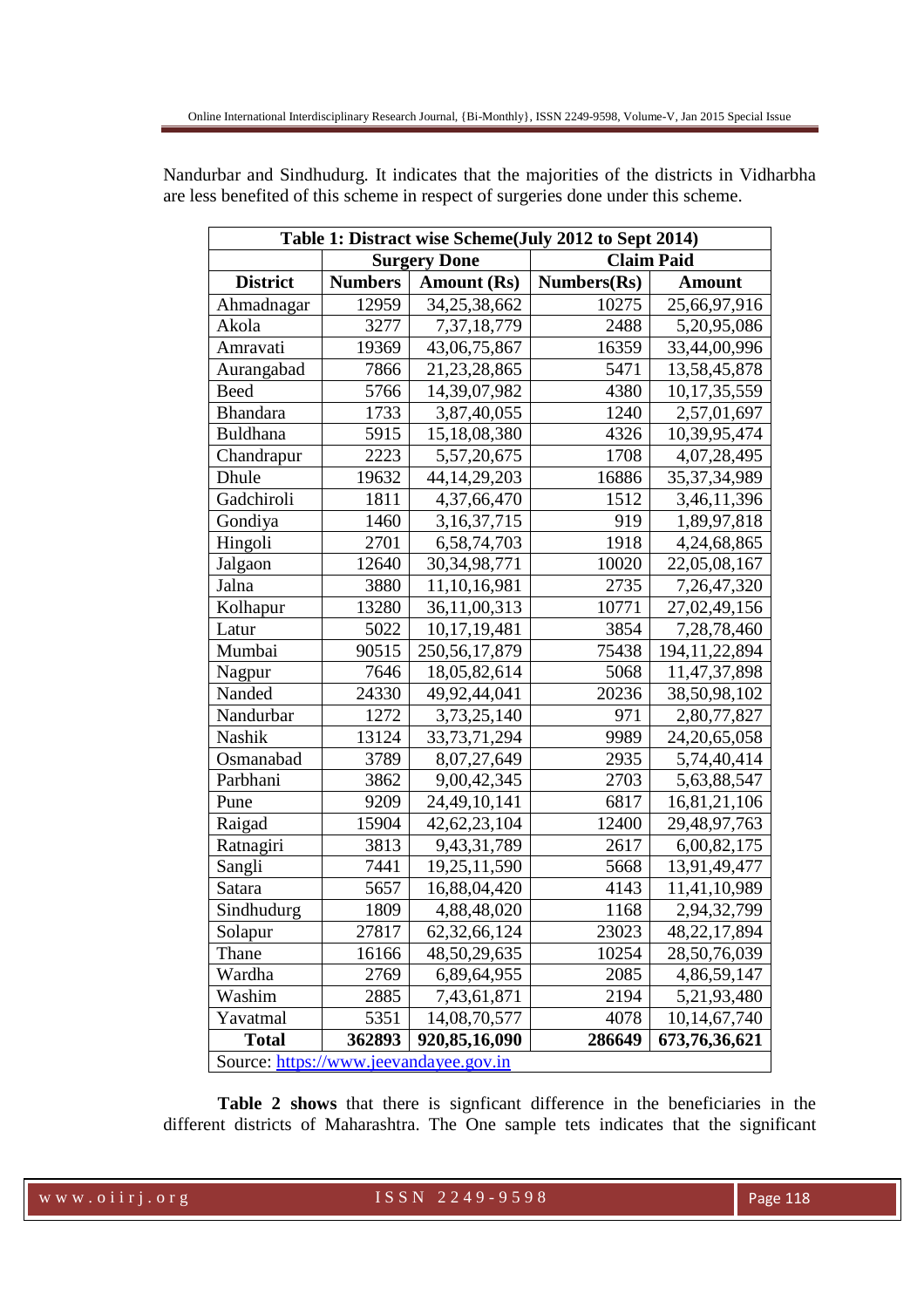differnce at 95 of confidence about this result. The result shows that there is signficant difference in number of surgeries (3.957 df 33 sig .000), Number of claims (t 3.732 df 33 sig .001) and claim paid to the benefisheries (t 3.487 df 33 sig .001). Hence, the H0 -1 rejected and H1-1 accepted.

| Table 2: One-Sample Test – District wise (95% confidance Level) |       |    |      |                      |  |
|-----------------------------------------------------------------|-------|----|------|----------------------|--|
| (Disrtict Wise Benifishries)                                    |       |    |      |                      |  |
| Indicators                                                      |       | df | Sig. | Results              |  |
| No of Surgery                                                   | 3.957 | 33 | .000 | Null Rejected        |  |
| Numbers of Claim                                                | 3.732 | 33 | .001 | <b>Null Rejected</b> |  |
| Claim Paid                                                      | 3.487 | 33 | .001 | <b>Null Rejected</b> |  |

**1.5.2 Gender wise & Child Benfisheries** 

 Health facilities provided under RGJAY scheme within the three categories i.e. Male, Female and Child. Here we find the statistics in increasing trend in respect of number of surgeries and claim paid under the RGJAY. The tabel 3 shows that total 18627 claims have been paid for child benefisheris, 110914 claims have been paid for female benefisheris and 157108 claims have been paid for male benefisheris

| Table 3: Male, Female and Child Benefisheries of the RGJAY |                     |                  |                   |                  |  |
|------------------------------------------------------------|---------------------|------------------|-------------------|------------------|--|
|                                                            | <b>Surgery Done</b> |                  | <b>Claim Paid</b> |                  |  |
|                                                            | Count               | Amount           | Count             | Amount           |  |
| Child                                                      | 24282               | 77, 20, 72, 747  | 18627             | 55, 21, 03, 437  |  |
| Female                                                     | 139156              | 311, 55, 28, 975 | 110914            | 228, 23, 91, 780 |  |
| Male                                                       | 199455              | 532,09,14,368    | 157108            | 390, 31, 41, 404 |  |
| Total                                                      | 362893              | 920, 85, 16, 090 | 286649            | 673, 76, 36, 621 |  |
| Source: https://www.jeevandayee.gov.in                     |                     |                  |                   |                  |  |

 Table No. 4 indicates that there is no signifcant differnce in the number of surgeries done and number of claims as well as claims paid under the RGJAY. Because the One-Sample Test shows no differnce in these three veraiable. No of Surgery (t 2.354 df 2 sig .143), Number of claims (t 2.347 df 2 sig .143) and claim paid to the benefisheries (t 2.321 df 2 sig .146). Hence, the H0 -2 Accepted and H1-2 rejecetd. Due to the increasing number of benifisheries, the amount of claim has increased hence the original statiscs showing difference in the amount paid but this amount is statistically same according to the One-Sample Test.

| Table 4: One-Sample Test (95% confidance Level)<br>(Gender wise & Child Benfisheries) |       |    |      |              |  |
|---------------------------------------------------------------------------------------|-------|----|------|--------------|--|
| Indicators                                                                            |       | df | Sig. | Results      |  |
| No of Surgery                                                                         | 2.354 |    | .143 | Null Accpted |  |
| Numbers of Claim                                                                      | 2.347 | 2  | .143 | Null Accpted |  |
| Claim Paid                                                                            | 2.321 |    | .146 | Null Accpted |  |

### **1.5.3 Age Group wise Benefisheries of the Scheme**

 Any developing country like India the share of child population and snior citizens in the total population is near about 45%. Hence, we may have to provide health facilities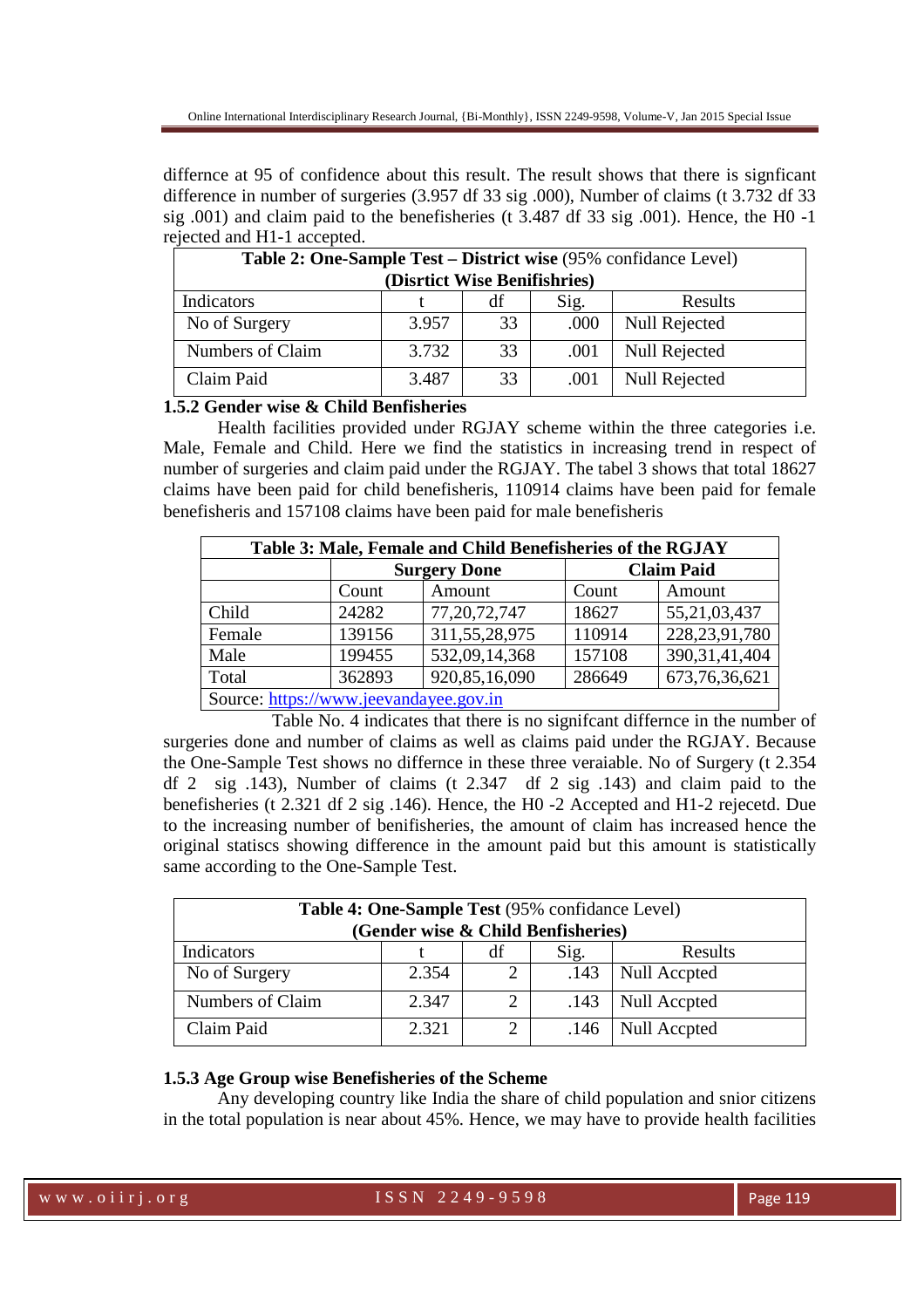to chile and senior citizens as well as rural people. If we evelaute the performance of the RGJAY scheme regarding different age groups which benifited, the tabel 5 indicates the age group wise number of surgeries done and cliam paid to the benefisheries. The Table 5 indicates that number of surgeries in the age group of below 14 is higher than the nest to age groups followed by age group we obsrved that the number of beneifihsries have been increased contnousally. Same situation we find in respect of claim paid to the benifisheris under the scheme.

| Tabale 5: Age Group wise Benefisheries of the Scheme |                |                     |                   |                  |  |
|------------------------------------------------------|----------------|---------------------|-------------------|------------------|--|
|                                                      |                | <b>Surgery Done</b> | <b>Claim Paid</b> |                  |  |
| Age                                                  | <b>Numbers</b> | <b>Amount</b>       | <b>Numbers</b>    | <b>Amount</b>    |  |
| Group                                                |                |                     |                   |                  |  |
| <b>Below</b>                                         | 48564          | 154,41,45,494       | 37254             | 110,42,06,874    |  |
| 14                                                   |                |                     |                   |                  |  |
| Age 15-                                              | 28405          | 67,83,34,092        | 21992             | 47,95,57,181     |  |
| 25                                                   |                |                     |                   |                  |  |
| Age 26-                                              | 44513          | 100,55,36,492       | 34812             | 72,28,56,005     |  |
| 35                                                   |                |                     |                   |                  |  |
| Age 36-                                              | 67807          | 155,28,50,445       | 53707             | 113,78,69,468    |  |
| 45                                                   |                |                     |                   |                  |  |
| Age 46-                                              | 74833          | 192, 37, 48, 408    | 59816             | 143, 21, 24, 394 |  |
| 55                                                   |                |                     |                   |                  |  |
| Age 56-                                              | 76017          | 207, 26, 97, 163    | 60399             | 153, 65, 25, 513 |  |
| 65                                                   |                |                     |                   |                  |  |
| Above                                                | 94072          | 240, 65, 53, 486    | 74592             | 175, 32, 01, 246 |  |
| 65                                                   |                |                     |                   |                  |  |
| <b>Total</b>                                         | 362893         | 920,85,16,090       | 286649            | 673, 76, 36, 621 |  |
| Source: https://www.jeevandayee.gov.in               |                |                     |                   |                  |  |

 **Table 6 shows** that there is signficant differnce in the benefishers in the different age groups. The One sample test indicates that the significant differnce at 95 of confidence about this result. The result shows that there is signficant difference in number of surgeries in respect of different age groups (t 7.293 df 6 sig .000), Number of claims in respect of different age groups (t 7.105 df 6 sig .000) and claim paid to the benefisheries in respect of different age groups (t 6.831 df 6 sig .000). Hence, the H0 -3 rejected and H1-3 accepted.

| Table 6: One-Sample Test (95% confidance Level)   |       |   |      |                      |  |
|---------------------------------------------------|-------|---|------|----------------------|--|
| (Age Group wise Benefisheries of the Scheme)      |       |   |      |                      |  |
| <b>Indicators</b><br>Sig.<br>df<br><b>Results</b> |       |   |      |                      |  |
| No of Surgery                                     | 7.293 | b | .000 | Null Rejected        |  |
| Numbers of Claim                                  | 7.105 | b | .000 | <b>Null Rejected</b> |  |
| Claim Paid                                        | 6.831 | h | .000 | <b>Null Rejected</b> |  |

#### **1.6 Findings and Suggestions**

1. Maharashtra is one of the leading states in respect of implementing RGJAY scheme. This scheme is implemented in all 35 districts of Maharashtra.